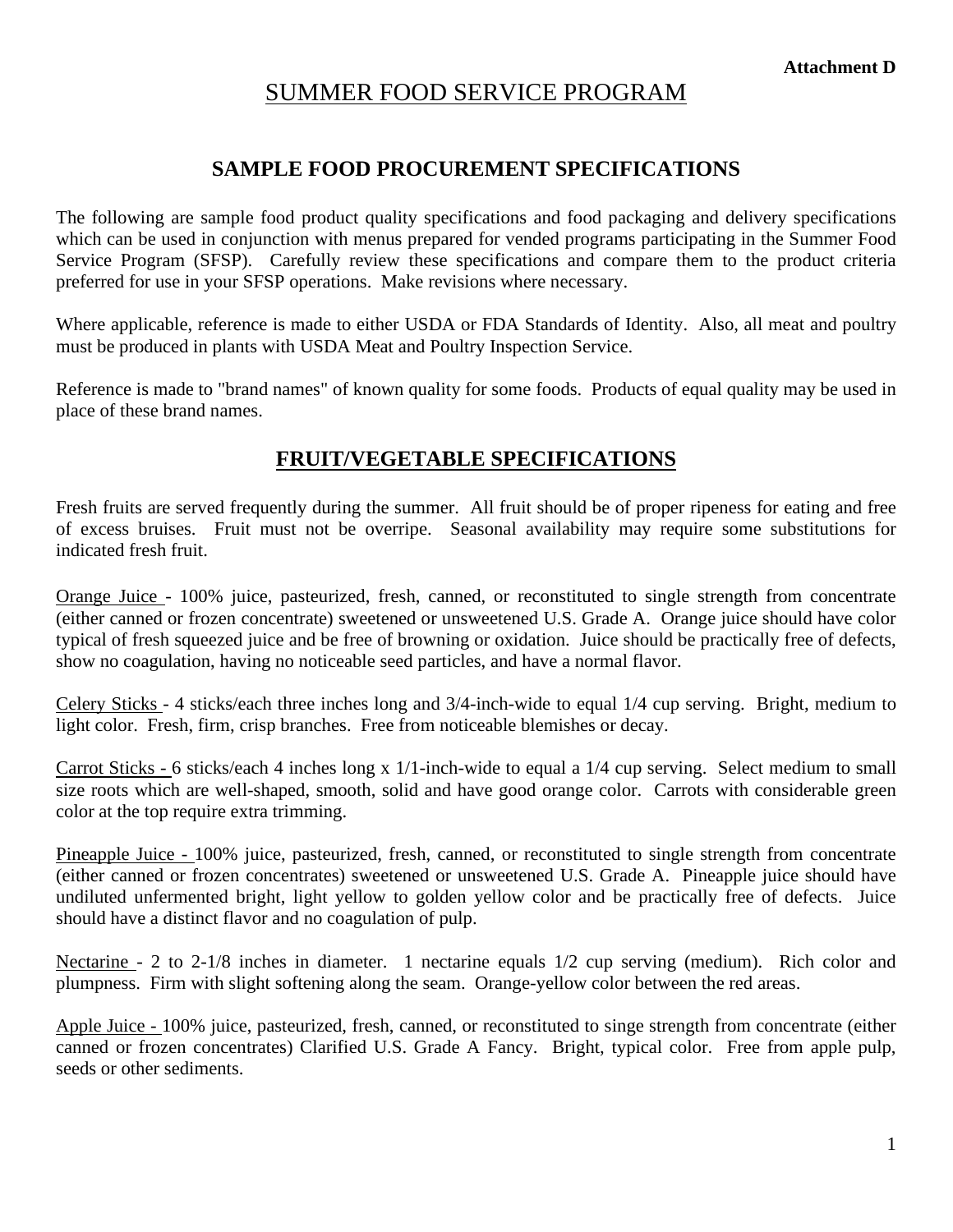Orange - 1 orange equals 1/2 cup serving (medium). Heavy, firm, well-colored, well-formed fruit with fine textured skins.

Orange-Grapefruit Juice - 100% juice, pasteurized, fresh, canned, or reconstructed to single strength from concentrate (either canned or frozen concentrates) U.S. Grade A. Should have a good flavor and odor, bright, good color. Should have a good flavor and odor, bright, good color. Should not contain excessive amounts of pulp, seed particles or peel.

Apricots - 2 apricots equal 1/2 cup serving. Selected apricots having a bright, plump and juicy appearance with a uniform golden-orange color. Ripe apricots will yield to gentle pressure.

Raisins - Seedless, U.S. Grade A, small. Bulk 2-2/3 ounces - 1/2 cup, individual packages, 1-1/2 ounce = 1/4 cup fruit. Similar varietal characteristics, good typical color, good flavor, and development

Tomato Slices - 6 x 7 size. Slice in  $1/4$ -inch slices. 2 slices =  $1/4$  cup.

Tomato Wedges  $-$  5 x 6 size.  $1/4$  tomato =  $1/4$  cup. Well-shaped, smooth, firm tomatoes, free from cracks, green or yellow sun-burned areas, blemishes and decay. Full red color and slight softening for immediate use.

Lettuce, Head - One piece  $= 1/4$  cup.

Lettuce, Leaf - 1 large leaf  $= 1/4$  cup. Green color, fairly firm. Fresh outer leaves free from insects and noticeable discoloration or decay

Orange-Pineapple Juice - 100% juice, pasteurized, fresh, canned, or reconstituted to single strength from concentrate (either canned or frozen concentrates). Sweetened or unsweetened U.S. Grade A. Pineapple juice should have undiluted unfermented bright, light yellow to golden yellow color and be practically free of defects and orange juice should have color typical of fresh squeezed and be free of browning or oxidation.

Banana, petite - 1 banana equals 1/2 cup serving. Each banana approximately 1/4 lb. Plump, firm bright colored fruit. Free from scars and bruises. For immediate use select solid yellow colored fruit, lightly flecked with brown.

Purple Plum - 2 plums equal 1/2 cup serving (size: 4 x 5 inches in diameter). Well formed fruit. Good color. Fairly firm to slightly soft state of ripeness. Fresh, bright appearance.

Tomato Juice - 100% juice, pasteurized, fresh, canned, or reconstituted to single strength from concentrate (either canned or frozen concentrates) U.S. Grade A. Tomato juice should have a color typical of well-ripened red tomatoes which have been properly prepared and processed. Juice should be practically free from defects, possess a good flavor, and have a fairly good consistency.

Peach - 2-1/8 inches diameter. 1 peach equals 1/2 cup (medium). Select fruits with plenty of red blush and free from signs of decay. They should be firm, not hard, and the skin between the red area should have a yellowish cast rather than distinctly green.

Pear - 2-1/4 to 2-3/8 inches diameter. 1 pear equals 1/2 cup serving (medium). Select well formed, smooth fruits free from scars and skin punctures. Firm fruit will ripen on standing.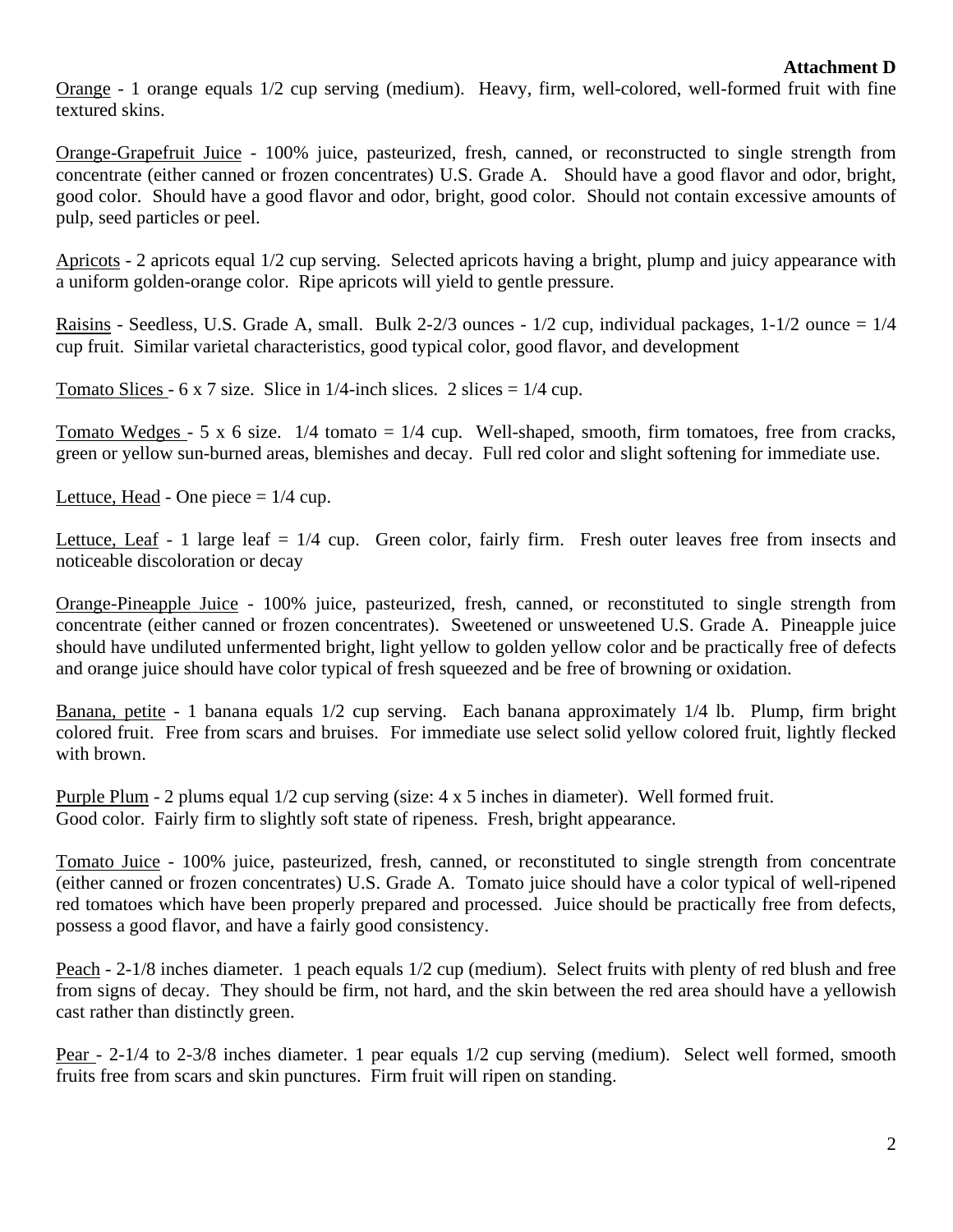#### **Attachment D**

Apple - 2-1/2 inches diameter. 1 apple equals 1/2 cup (medium). Select firm, crisp, well-colored apples. Flavor varies in apples and depends on the stage of maturity at time of picking. Immature apples lack color and are usually poor in flavor.

Tangerine - 2-3/8 inches in diameter. 1 tangerine equals 1/2 cup (medium). Select fresh bright fruits, generally well-colored, well-shaped, fairly firm moderately heavy, and free from decay. Those with dull, dried skins or which are puffy and light in weight may have shrunken and dried flesh.

Grapes - Seedless, 18 grapes equals 1/2 cup, with seeds 12 grapes = 1/2 cup. Plump, firm, well-colored, fresh looking, firmly attached to stem. Green fruit. Stems green and pliable.

Grape Juice - 100% juice, concord sweetened or unsweetened, U.S. Grade A. Juice should have a bright purple or reddish color, be free of pulp, skins, and tartrate crystals. It should have a distinct flavor.

Watermelon - Approximately 27 lbs. Each.  $1/64$  wedge =  $1/2$  cup.

## **MEAT/MEAT ALTERNATE SPECIFICATIONS**

#### **1. Meatless Alternates**

Eggs - Hard Boiled - Prepared from eggs, fresh, shell large. U.S. Grade A - Large. Uniform in size, clean, sound shell, free from foreign odors or flavors. Packed in standard commercial shipping containers with good packing materials.

American Cheese - Pasteurized, Processed Cheese. Processed Cheese is a melted pasteurized blend of cheese and emulsifiers with or without added optional ingredients. Product must be USDA inspected processed cheese from a USDA approved plant. Product must conform to Standards of Identity, Code of Federal Regulations, Title 21 (Food and Drug Administration) Part 19.750.

Natural Cheddar Cheese - U.S. Grade A, aged 3-6 months. Not more than 39% moisture. Not less than 50% milk fat on the solid basis. Product must conform to Standards of Identity, Code of Federal Regulations, Title 21 (Food and Drug Administration) Part 19.750

Peanut Butter - Smooth or chunky, U.S. Grade A. Peanut butter should have color that is medium brown to brown color roast. Peanut butter should be firm set, smooth, pliable, and good spreadability. Suitability seasoning and stabilizing ingredients may be added not in excess of 10% of the weight of the finished product. Product must conform to Standard of Identity, Code of Federal Regulations, Title 21 (Food and Drug Administration) Part 46.l.

Nuts and Seeds - peanuts, soynuts, tree nuts such as walnuts and seeds that are nutritionally comparable to meat or other meat alternates. Nuts such as acorns, chestnuts and coconuts are not acceptable due to their extremely low protein and iron values.

### **2. Poultry Items**

Fried Chicken - cold, 2 ounces (edible) cooked meat equals one serving. Cooked, frozen U.S. Grade A, the batter/bread shall consist of flour type base with other ingredients as needed to produce a desirable texture, flavor, and color. The finished product should be uniformly covered with batter and breading and have a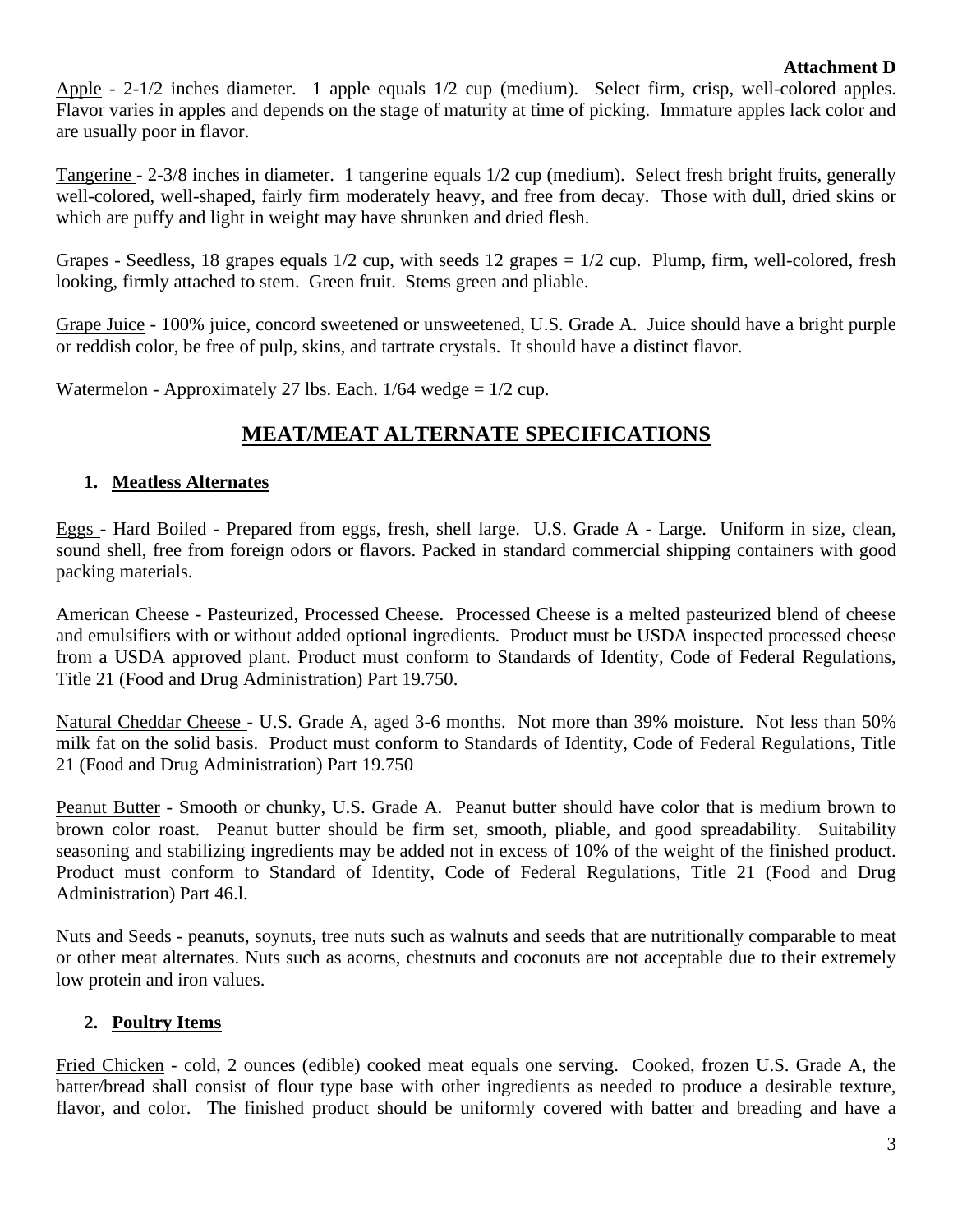### **Attachment D**

uniform brown color. Free from burnt areas. Product must conform to Standards of Identity, Code of Federal Regulations, Title 9, Chapter III (Animal and Plant Health Inspection Service) Part 381.166. Product shall be processed in its entirety in a plant operating under USDA's Animal and Plant Health Inspection Service (Meat and Poultry Inspection) and Agricultural Marketing Service (Poultry Grading Programs).

Chicken Roll - Form - fully cooked. Recommended points for specifications: Processing - chicken rolls purchased fresh or frozen should be processed in their entirety in a plant operating under USDA's Animal and Plant Health Inspection Service (Meat and Poultry Inspection) and Agricultural Marketing Service (Poultry Grading Programs). Product must conform to Standards of Identity, Code of Federal Regulations. Title 9, Chapter III (Animal and Plant Health Inspection Service) Part 381.159.

Turkey Roll - 1 1/2 ounces equals 1 ounce cooked lean meat. (Specification based on USDA purchased turkey rolls donated to schools) or equal quantity. Form - fully cooked. Grade - Process from U.S. Grade II or better quality. Processing - turkey rolls purchased fresh or frozen should be processed in their entirety in a plant operating under USDA's Animal and Plant Health Inspection Service (Meat and Poultry Inspection) and Agricultural Marketing Service (Poultry Grading Programs). Product must conform to Standard of Identity, Code of Federal Regulations, Title 9, Chapter III (Animal and Plant Health Inspection Service) Part 38.159.

Turkey Ham - 1.4 ounces equals 1 ounce cooked lean meat. Specifications based on USDA, FSIS Standard as published in Vol. 44, No 177, August 31, l979. Product must conform to Standard of Identity, Code of Federal Regulations, Title 9, Chapter III (Animal and Plant Health Inspection Service), Part 381.17, Subpart P.

### **3. Meat Items**

Corned Beef - 1 pound equals .42 pounds cooked lean meat (restaurant quality). Fully cooked, prepared from USDA Grade good or better. Processing - product must be processed in its entirety in a plant operating under USDA's Animal and Plant Health Inspection Service (Meat and Poultry Inspection). Product must conform to standards of Identity, Code of Federal Regulations, Title 9, Chapter III (Animal and Plant Inspection Service) Part 319.100.

Roast Beef - Restaurant Quality. Fully cooked, prepared from USDA Grade good or better. Processing product must be processed in its entirety in plant operating under USDA's Animal and Plant Health Inspection Service (Meat and Poultry Inspection). Product must conform to Standards of Identity, Code of Federal Regulations, Title 9, Chapter III (Animal and Plant Health Inspections Service) Part 319.81.

Beef, Bologna - Bologna is smoked fully cooked sausage. The meat components consist of beef very finely comminuted and stuffed in artificial or natural casings. The interior out surface is smooth, fine-textured, light pink in background color, and finely mottled with evenly distributed light to dark red flecks. Product must be processed in a plant operating under USDA's Meat Inspection service. Product must conform to Standard of Identity, Code of Federal Regulations, Title 9, Chapter III (Animal and Plant Health Inspection Service) Part 319.180.

Cooked Beef Salami - Cooked beef salami is a smoked fully cook sausage. The meat components consist of moderately coarse-cut beef and finely comminuted beef heart meat included in some formulas. Seasoning includes garlic and peppercorns. Salami is stuffed in artificial casings and measures from 3.5 to 4.5 inches in diameter. The interior cut surface is moderately coarse in texture and light to dark reddish-brown in color. Product must be processed in a plant operating under USDA's Meat Inspection Service. Product must conform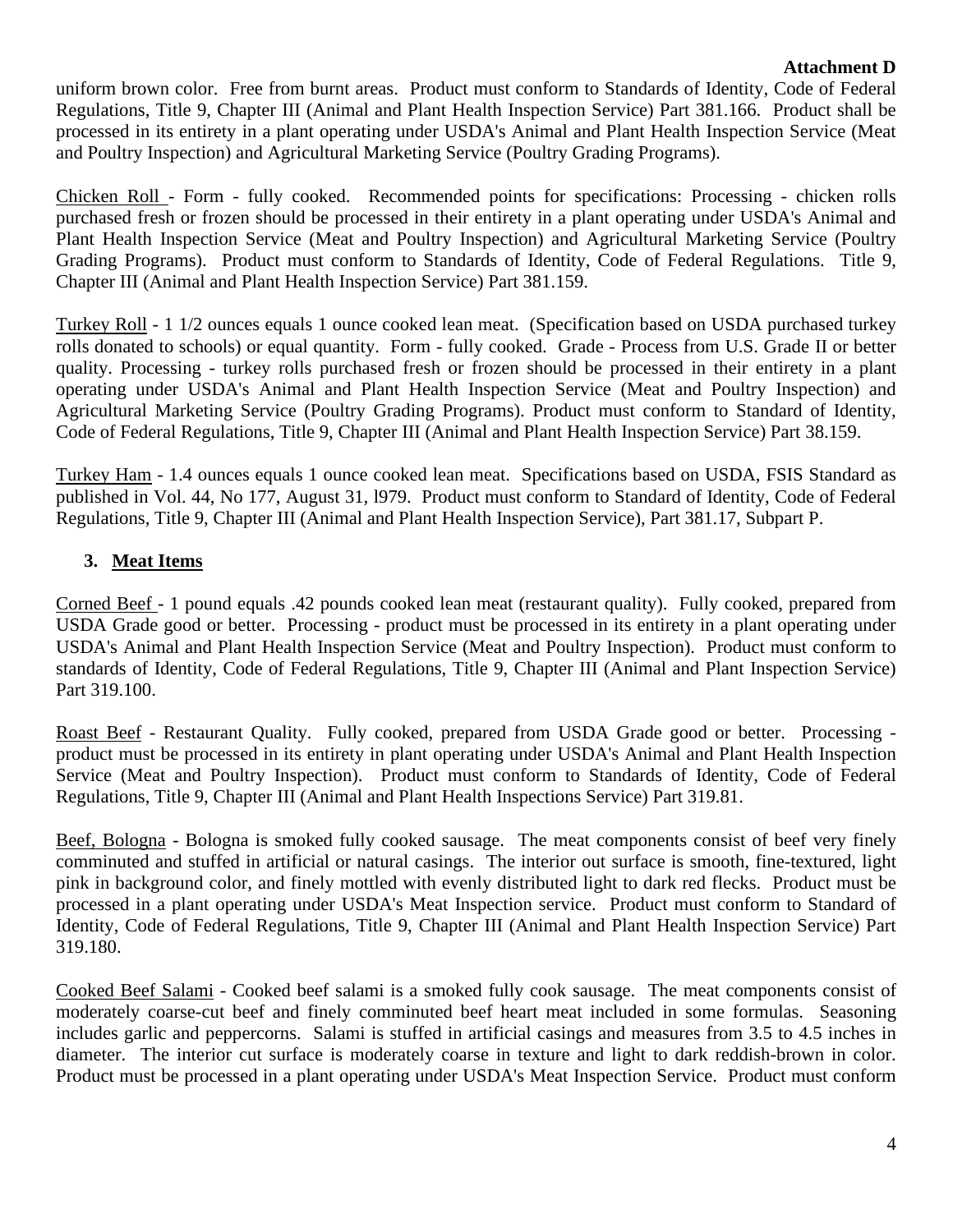to Standards of Identity, Code of Federal Regulations, Title 9, Chapter III (Animal and Plant Health Inspection Service) Part 319.180

Boiled Ham, Cured, Boneless - 1.2 ounces unheated meat equals 1 ounce lean meat. The skinless, completely boneless, cured and smoked, fully cooked ham, must be prepared from regular short shank ham. The cured pork must be derived from sound, well-trimmed wholesale market and fabricated cuts. Product must be processed in a plant operating under USDA's Meat and Inspection Service. Product must conform to Standards of Identity, Code of Federal Regulations. Title 9, Chapter III (Animal and Plant Health Inspection Service) Part 319.104.

#### **4. Fish Items**

Tuna Fish - Fancy or solid. The can usually contains large piece of chunks of firm flesh - packed in oil or water, Grade - packed under Federal, Inspection (PUF 1). Tuna fish "salad" may be prepared by mixing tuna fish with relish and/or chopped vegetables such as celery and onions. Vegetable oil may be used as a moistening agent to "bind" the salads. Weight of portion of tuna must be 2 ounces before added ingredients.

### **SPECIFICATION - OTHER PRODUCTS**

Milk - All milk products used meet Federal, State and Local requirements for fluid milk.

Butter - USDA Grade A or better. Salted or unsalted.

Margarine, Fortified - Product must conform to Standards of Identity, Code of Federal Regulations, Title 21 (Food and Drug Administration) Part 45.l.

Yogurt - Plain, sweetened or flavored.

Jelly - Fruit portion packs minimum 1/2 ounce. Products must conform to Standards of Identity, Code of Federal Regulations, Title 21 (Food and Drug Administration) Part 29.2.

Mayonnaise - portion packs 1/3 ounce or more. Product must conform to Standards of Identity, Code of Federal Regulations, Title 21 (Food and Drug Administration) 25.2.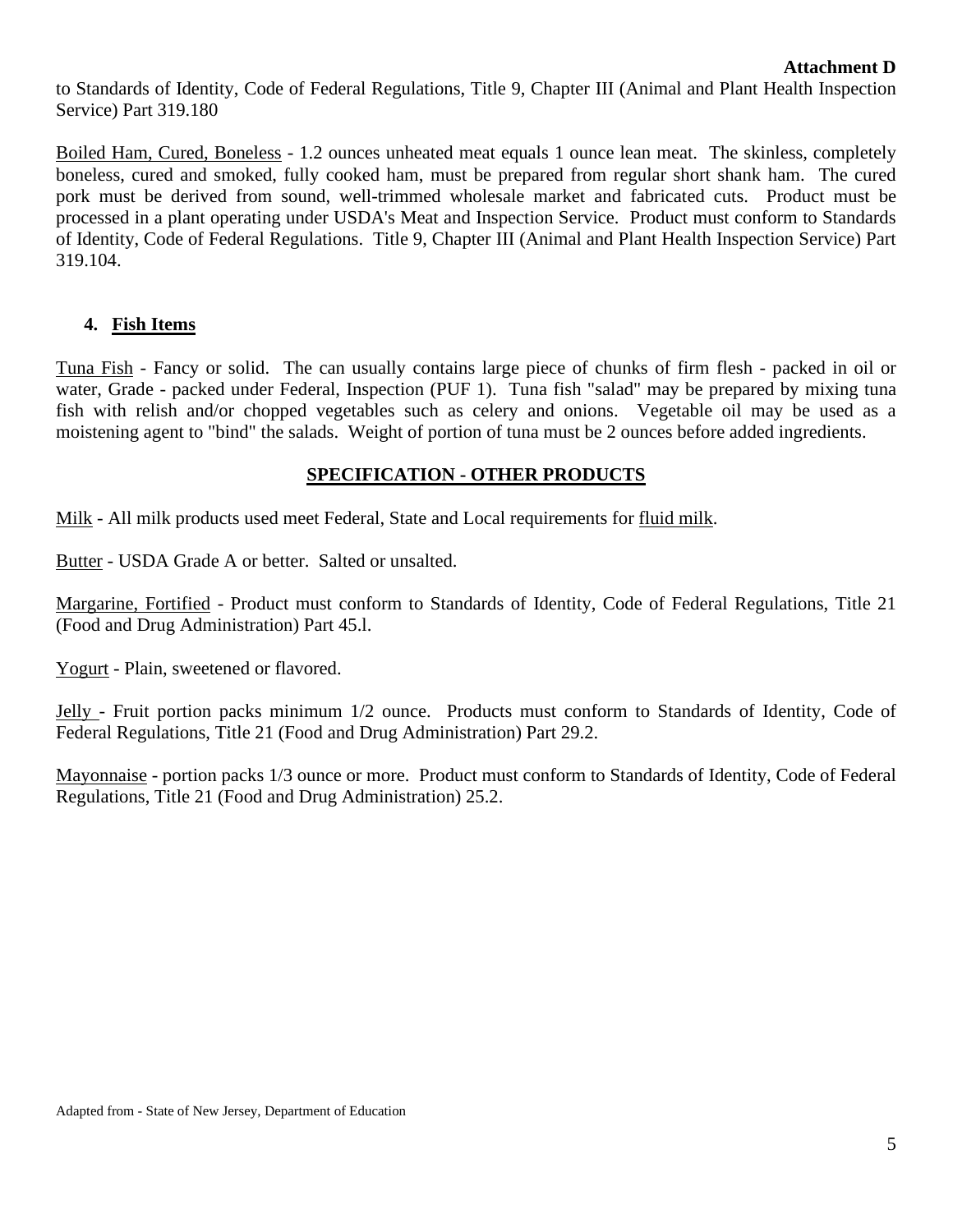### **Foods that Qualify as Grains/Breads**

Foods that qualify as grains/breads include, but are not limited to, the list below. For specific crediting information, please see Exhibit A: *Serving Sizes for Grains/Breads in the Child Nutrition Programs.*

- 1. **Breads** that are enriched or whole grain.
- **2. Biscuits, bagels, rolls, tortilla, muffins or crackers** made with enriched or whole-grain meal or flour.
- 3. **Cereal grains (cooked) such as rice bulgur, oatmeal, corn grits, wheat or couscous** that are enriched or whole-grain
- 4. **Ready-to-eat breakfast cereals** that are enriched, whole-grain or fortified
- 5. **Cereals or bread products that are used as an ingredient in another menu item, such as crispy rice treats, oatmeal cookies or breading on fish or poultry** when they are enriched, whole-grain or fortified.
- 6. **Macaroni or noodle products (cooked)** made with enriched or whole-grain flour.
- 7. **Sweet foods such as toaster pastries, coffee cake, doughnuts, sweet rolls, cookies, cakes or formulated grain-fruit products** when made with enriched or whole-grain meal or flour and permitted under Exhibit A.

8. **Pie crust** when made with enriched or whole-grain meal or flour and served, as permitted under Exhibit A.

9. **Non-sweet snack products such as hard pretzels, hard bread sticks and tortilla-type chips** made from enriched or whole-grain meal or flour.

#### **ACCEPTABLE GRAINS/BREADS FOR THE SUMMER FOOD SERVICE PROGRAM**

Grains/breads may be credited when the products are whole-grain or enriched flour, and/or bran or germ, or made with whole-grain or enriched flour, and/or bran or germ. If it is a cereal, the product must be whole-grain, bran, germ, enriched or fortified. If the product is enriched, the item must meet the Food and Drug Administration's Standards of Identity for enriched bread, macaroni and noodle products, rice, cornmeal or corn grits. The grains/breads item must contain enriched flour, bran, germ and/or whole-grain as specified on the label or according to the recipe or must be enriched in preparation or processing and labeled "enriched".

In order to ensure that an appropriate SFSP serving size is provided, it is important to read product labels and check the weight of the manufacturer's serving size against the minimum weight required in Exhibit A. The serving size is provided, it is important to read product labels and check the weight of the manufacturer's